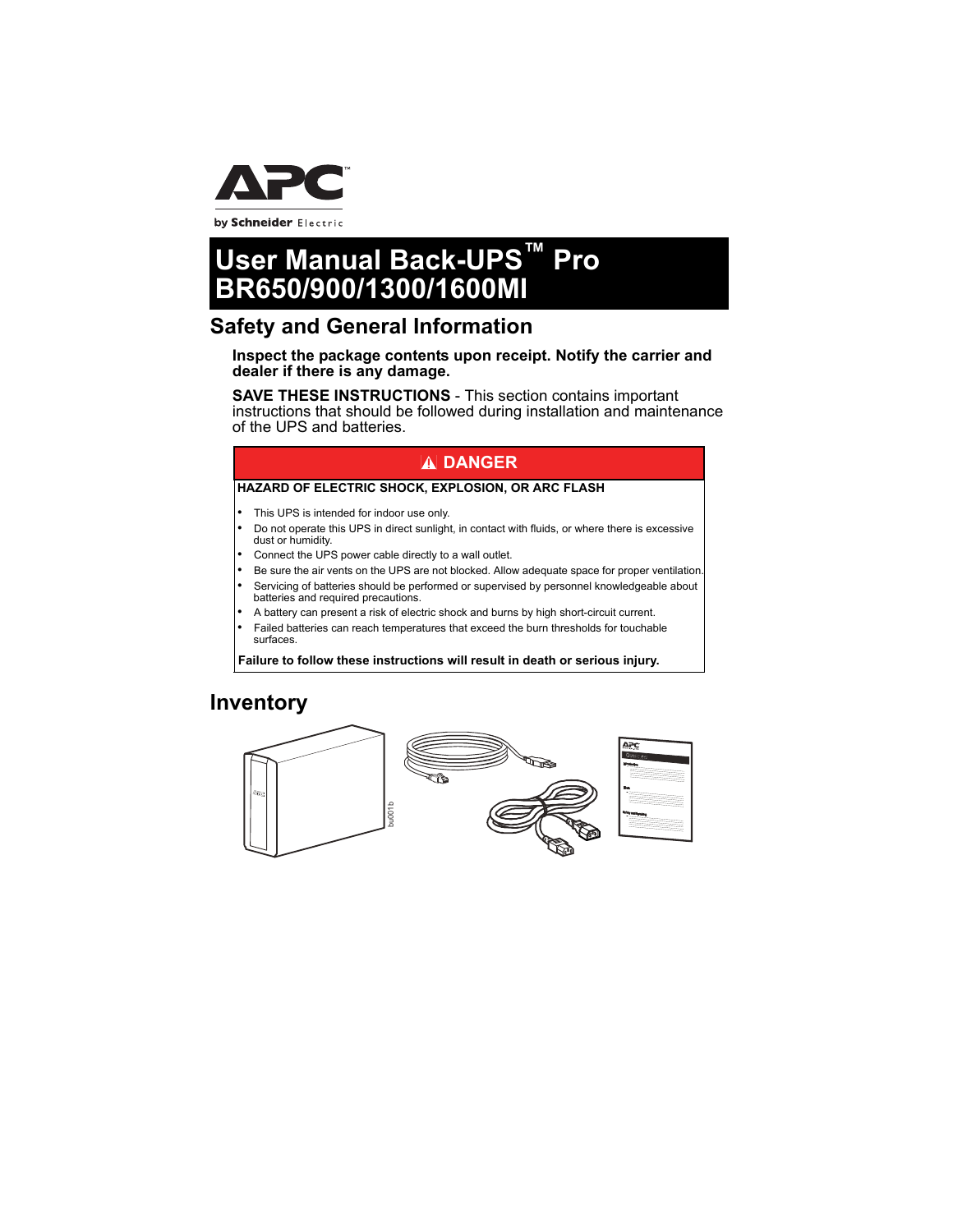# **Connect the Battery**

The UPS is shipped with the battery disconnected.

### **BR650MI /BR900MI**





**O** Push the battery into the unit. **C** Replace the battery door.

### **BR1300MI / BR1600MI**



**O** Remove the battery door. **2** Remove the battery.



 Flip or turn the battery 180 degrees upward/downward to let green side of the label face up.



**O** Replace the battery door.



**O** Remove the battery door. **C** Remove the battery. Connect the wire.



bu057b

**RED LABEL ON TOP**

**GREEN LABEL ON TOP**



Push the battery into the unit.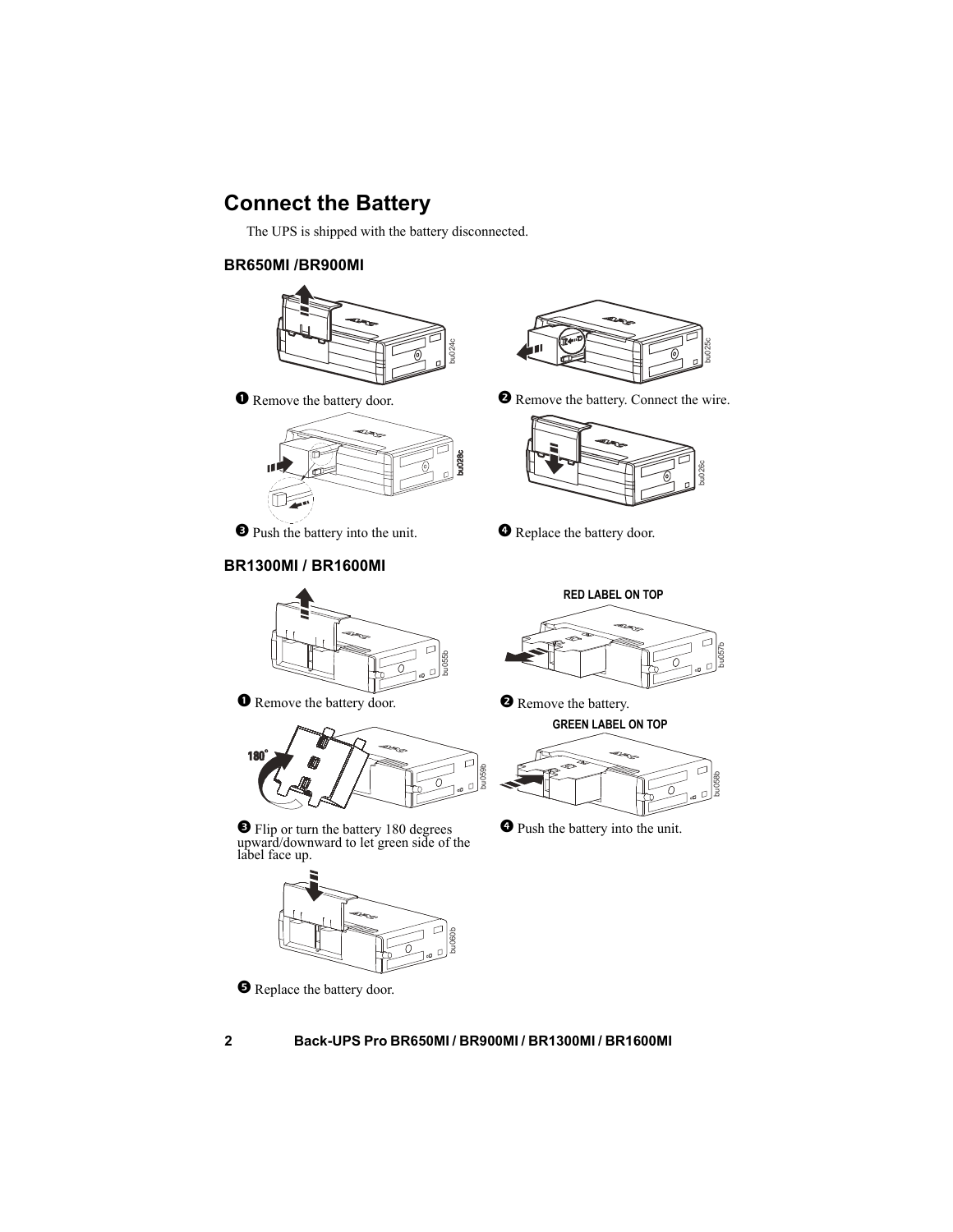# **Install PowerChute™ Personal Edition Software**

Use PowerChute Personal Edition software to configure the UPS settings. During a power outage, PowerChute will save any open files on your computer and shut it down. When power is restored, it will restart the computer.

**Note:** PowerChute is only compatible with a Windows operating system. If you are using Mac OSX, use the native shutdown feature to protect your system. See the documentation provided with your computer.

#### **Installation**

Use the cable supplied with the Back-UPS to connect the data port on the Back-UPS to the USB port on your computer. On the computer, go to www.apc.com Search for "PowerChute Personal Edition" then click on "View Details" to download the latest version of PCPE software**.** Click the download link and select Software product. Select the appropriate operating system. Follow directions to download the software.

### **Connect the Equipment**

#### **Battery backup and surge protected outlets**

When the Back-UPS is receiving input power, the Battery Backup with Surge Protection outlets will supply power to connected equipment. During a power outage or other AC problems, the Battery Backup outlets receive power for a limited time from the Back-UPS.

Connect equipment such as printers, fax machines, scanners, or other peripherals that do not need battery backup power to the Surge Protection Only outlets. These outlets provide full-time protection from surges even if the Back-UPS is switched OFF.

#### **BR650MI / BR900MI BR1300MI /BR1600MI**

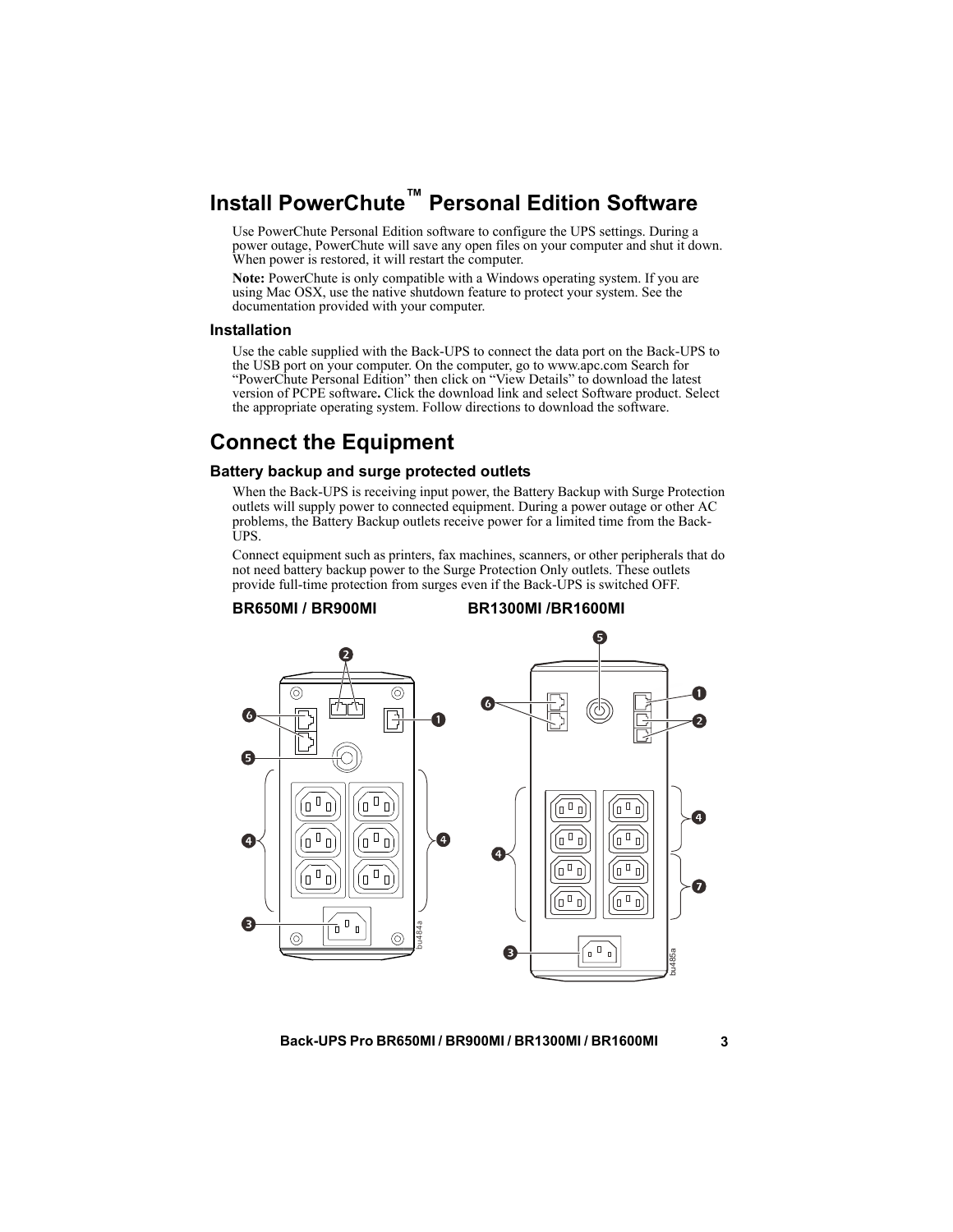|           | <b>USB</b> and Serial<br>Data port                          | To use PowerChute Personal Edition, connect the supplied USB cable or<br>an optional serial cable (not supplied).                                                                                                                                                                              |  |  |  |
|-----------|-------------------------------------------------------------|------------------------------------------------------------------------------------------------------------------------------------------------------------------------------------------------------------------------------------------------------------------------------------------------|--|--|--|
|           | <b>2</b> Telephone Cable<br><b>Surge Protected</b><br>ports | Connect a telephone cable to the IN port, and connect a modem to the<br>OUT port.                                                                                                                                                                                                              |  |  |  |
|           |                                                             | <b>EXECUTE:</b> AC Power Input Use a power cable to connect the unit to AC power.                                                                                                                                                                                                              |  |  |  |
| $\bullet$ | <b>Battery Backup</b><br>Protection                         | During a power outage or other AC problems, the Battery Backup outlets<br><b>outlets with Surge</b> receive power for a limited time from the Back-UPS. Connect critical<br>equipment such as desktop computer, computer monitor, modem or other<br>data sensitive devices into these outlets. |  |  |  |
|           | <b>6</b> Circuit Breaker                                    | Use to reset the system after an overload condition has occurred causing<br>the circuit breaker to trip.                                                                                                                                                                                       |  |  |  |
|           | <b>6</b> In/Out Ethernet<br>surge-protected<br>ports        | Use an Ethernet cable to connect a cable modem to the IN port, and<br>connect a computer to the OUT port.                                                                                                                                                                                      |  |  |  |
|           | <b>Surge Protected</b><br>outlets                           | These outlets provide full-time protection from surges, even if the Back-<br>UPS is off. Connect equipment such as printers and scanners that do not<br>require battery backup protection.                                                                                                     |  |  |  |

### **Operation**

#### **Power saving display**

The display interface can be configured to be continuously illuminated, or to save energy, it can be configured to darken after a period of inactivity.

- 1. Full Time Mode: Press and hold DISPLAY for two seconds. The display will illuminate and the Back-UPS will beep to confirm the Full Time mode.
- 2. Power Saving Mode: Press and hold DISPLAY for two seconds. The display will darken and the Back-UPS will beep to confirm the Power Saving mode. While in Power Saving Mode, the display will illuminate if a button is pressed, it then darkens after 60 seconds of no activity.

#### <span id="page-3-0"></span>**Unit sensitivity**

Adjust the sensitivity of the Back-UPS to control when it will switch to battery power; the higher the sensitivity, the more often the Back-UPS will switch to battery power.

- 1. Ensure the Back-UPS is connected to AC power, but is OFF.
- 2. Press and hold the POWER button for six seconds. The LOAD CAPACITY bar will flash on and off, indicating that the Back-UPS is in programming mode.
- 3. Press POWER again to rotate through the menu options. Stop at selected sensitivity. The Back-UPS will beep to confirm the selection.



*computer loads.)*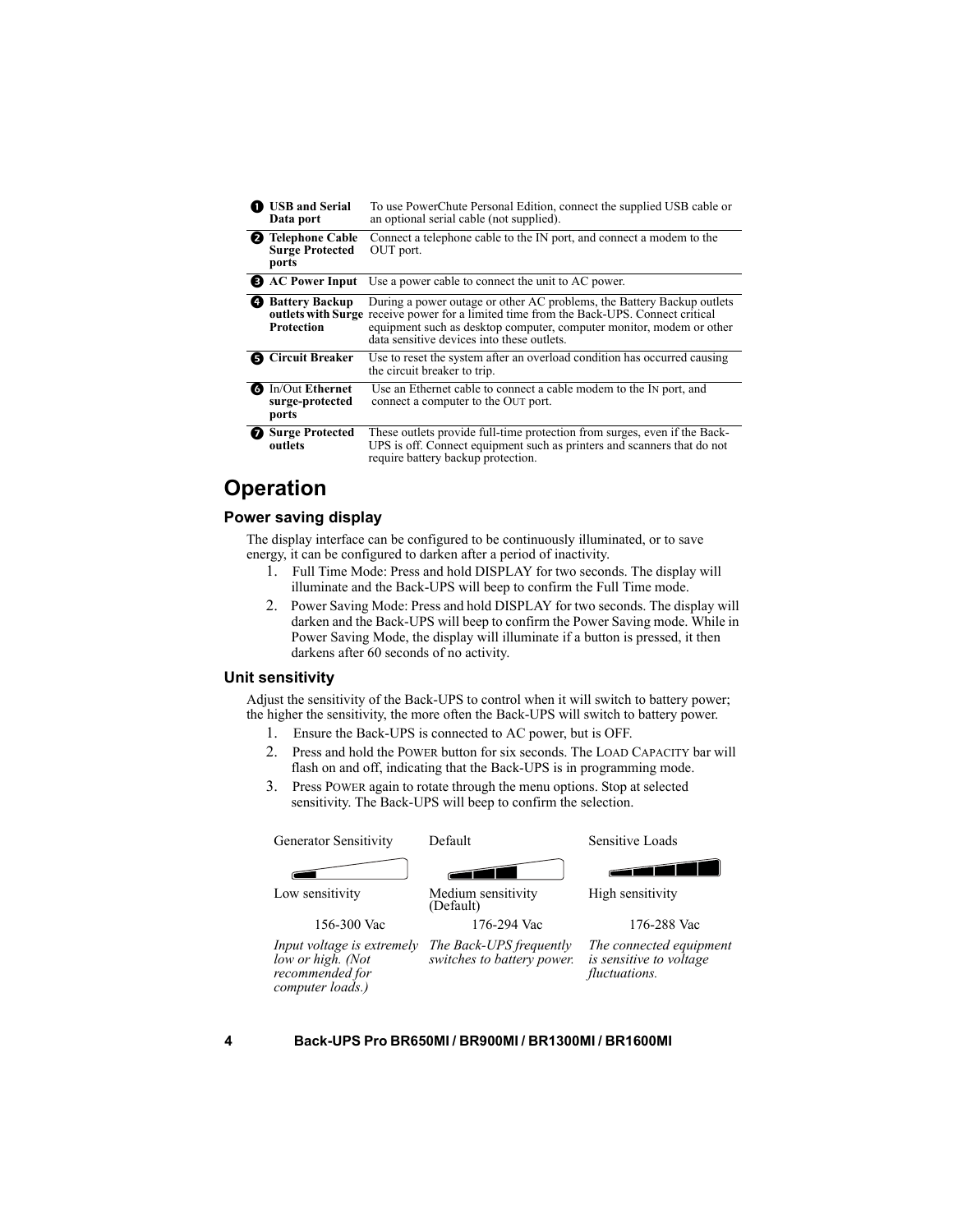### **Front panel buttons and display interface**

Use the three buttons on the front panel of the Back-UPS and the display interface to configure the Back-UPS.



- **O** Mute button
- **Q** Power On/Off
- button
- **O** Display button
- **O** Display interface



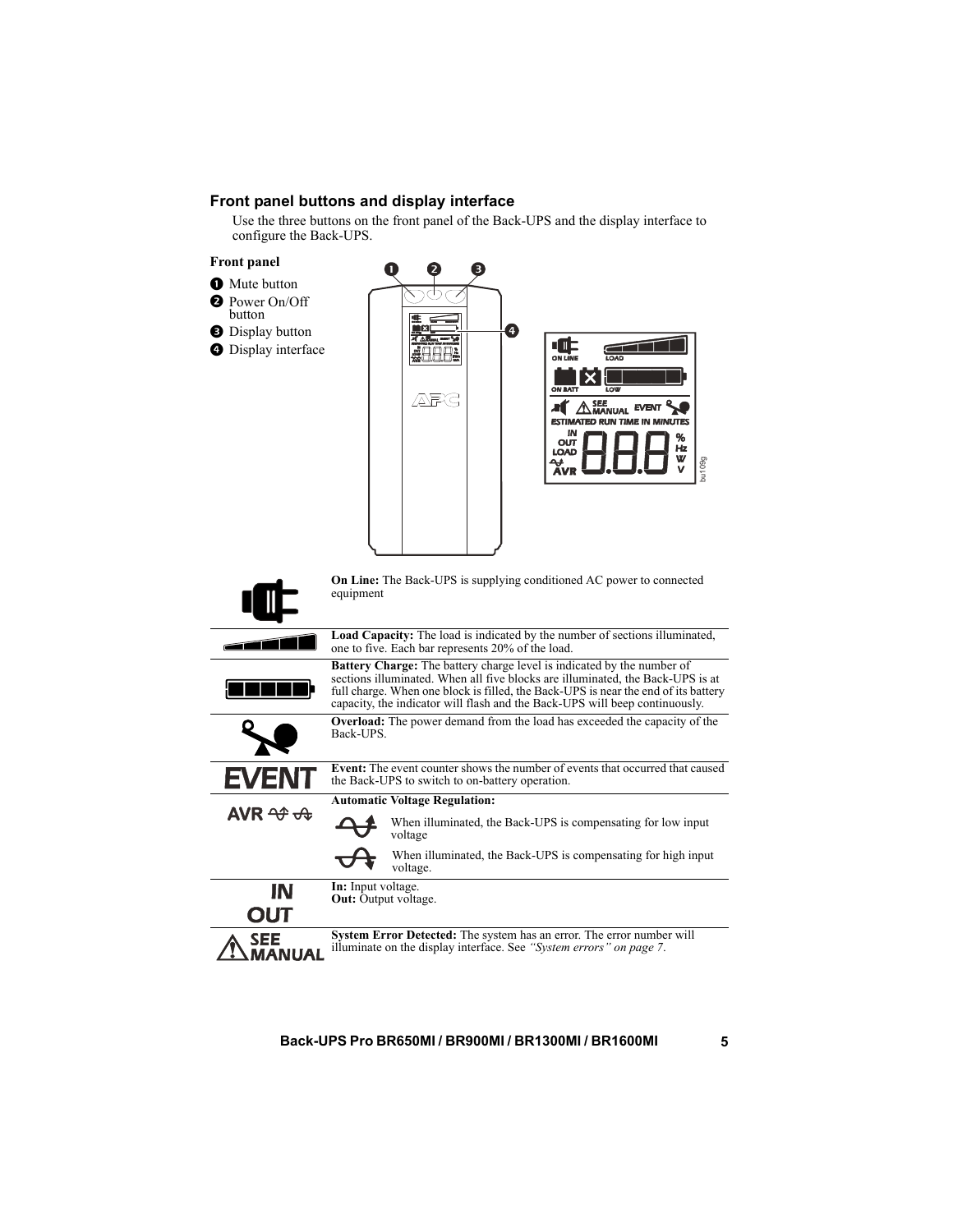

**Mute:** If the line through the speaker icon is illuminated, the audible alarm has been turned off.



**Replace Battery:** The battery is nearing the end of its useful life. Replace the battery as early as possible.

**On Battery:** The Back-UPS is supplying battery backup power to the connected equipment, it will beep four times every 30 seconds.

# **Alarms and System Errors**

### **Audible indicators**

| <b>Four Beeps Every 30 Seconds</b>                                                                        | Back-UPS is running on battery. You should consider saving<br>any work in progress.                                                                               |  |  |  |
|-----------------------------------------------------------------------------------------------------------|-------------------------------------------------------------------------------------------------------------------------------------------------------------------|--|--|--|
| <b>Continuous Beeping</b>                                                                                 | Low battery condition and battery run-time is very low.<br>Promptly save any work in progress, exit all open<br>applications, and shut down the operating system. |  |  |  |
| <b>Continuous tone</b>                                                                                    | Battery Backup outputs are overloaded.                                                                                                                            |  |  |  |
| Chirps every 2 Seconds with the Load<br><b>Capacity Bar flashing</b>                                      | Battery is disconnected.                                                                                                                                          |  |  |  |
| Continuous chirping with the Load<br><b>Capacity Bar and Replace Battery icon</b><br>alternately flashing | Battery did not pass the automatic diagnostic test and should<br>be replaced as early as possible. Pressing the MUTE button<br>pauses the chirping.               |  |  |  |

#### **Status icons**

| If these icons are<br>illuminated | This may be the problem.                                                                                                                                                                                                                        |  |  |  |
|-----------------------------------|-------------------------------------------------------------------------------------------------------------------------------------------------------------------------------------------------------------------------------------------------|--|--|--|
|                                   | The Back-UPS is operating on AC power, but is overloaded. Disconnect one<br>of the items connected to the Back-UPS. If the Overload icon stops flashing,<br>the Back-UPS is no longer overloaded and will continue to operate<br>normally.      |  |  |  |
|                                   | The Back-UPS is operating on battery power, but is overloaded. Disconnect<br>one of the items connected to the Back-UPS. If the Overload icon stops<br>flashing, the Back-UPS is no longer overloaded and will continue to operate<br>normally. |  |  |  |
|                                   | The Back-UPS is operating on AC power, but the battery is not functioning<br>properly. Contact Schneider Electric IT (SEIT) Customer Service to order a<br>replacement battery. See "Battery Replacement" on page 11.                           |  |  |  |
|                                   | The Back-UPS is operating on battery power and the battery power is<br>getting low. Shut down all connected equipment to avoid losing an unsaved<br>data. When possible, connect the Back-UPS to AC power to recharge the<br>battery.           |  |  |  |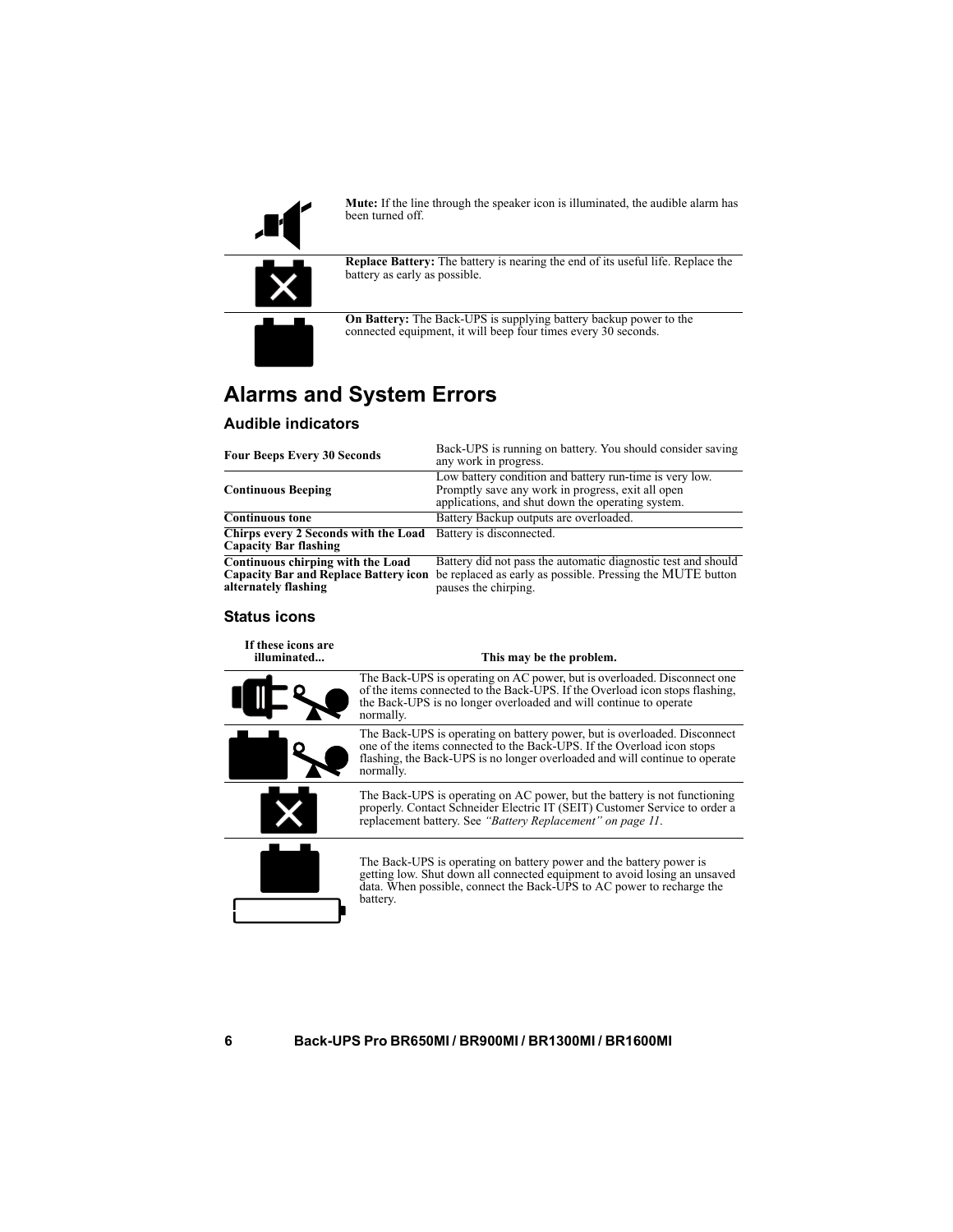### <span id="page-6-0"></span>**System errors**

The Back-UPS will display these error messages. Except for errors F01 and F02, contact SEIT Technical Support.

|               |        | <b>F01</b> |                                   | Turn the Back-UPS off.<br>Disconnect non-essential<br>On-Battery Overload equipment from the Battery<br>Backup outlets and the turn<br>Back-UPS on.                                                                                                  |
|---------------|--------|------------|-----------------------------------|------------------------------------------------------------------------------------------------------------------------------------------------------------------------------------------------------------------------------------------------------|
| SEE<br>MANUAL |        | F02        | <b>On-Battery Output</b><br>Short | Turn the Back-UPS off.<br>Disconnect all equipment from<br>the Battery Backup outlets and<br>the turn Back-UPS on.<br>Re-connect equipment one item<br>at a time. If the output is tripped<br>again, disconnect the device that<br>caused the error. |
|               |        | <b>F03</b> | On-Battery Xcap<br>Overload       |                                                                                                                                                                                                                                                      |
|               |        | F04        | Clamp Short                       |                                                                                                                                                                                                                                                      |
|               | hu088a | F05        | Charge Error                      | Errors F03-F09 cannot be                                                                                                                                                                                                                             |
|               |        | F06        | Relay Welding                     | corrected by the user, contact<br><b>SEIT Technical Support for</b>                                                                                                                                                                                  |
|               |        | F07        | Temperature                       | assistance.                                                                                                                                                                                                                                          |
|               |        | <b>F08</b> | Fan Error (for<br>BR1600MI only)  |                                                                                                                                                                                                                                                      |
|               |        | F09        | <b>Internal Error</b>             |                                                                                                                                                                                                                                                      |
|               |        |            |                                   |                                                                                                                                                                                                                                                      |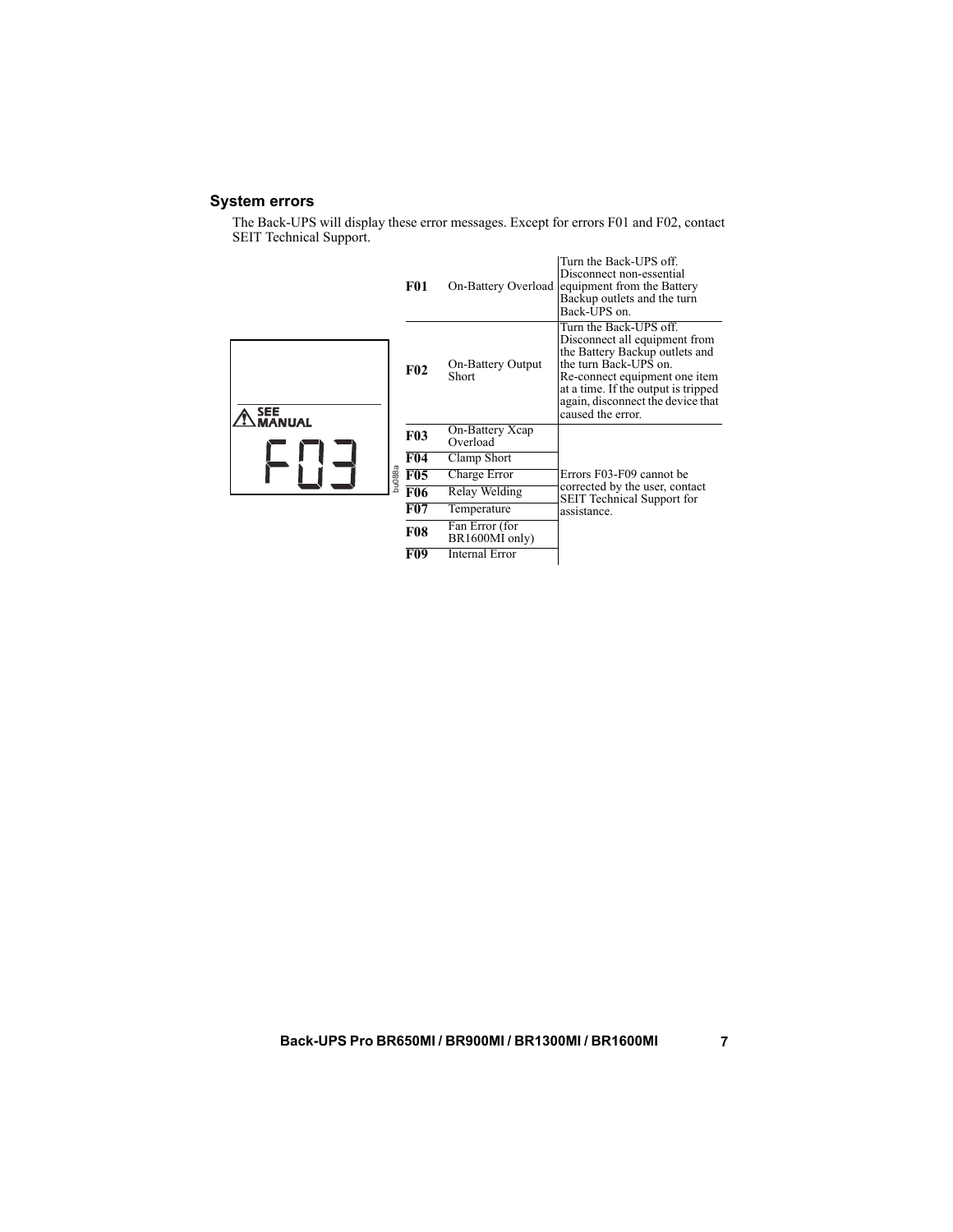| <b>Function</b>                                       | <b>Button</b> | Timing<br>(seconds)  | <b>UPS</b><br><b>Status</b> | <b>Description</b>                                                                                                                                                                                                                                                                                           |  |
|-------------------------------------------------------|---------------|----------------------|-----------------------------|--------------------------------------------------------------------------------------------------------------------------------------------------------------------------------------------------------------------------------------------------------------------------------------------------------------|--|
| Power                                                 |               |                      |                             |                                                                                                                                                                                                                                                                                                              |  |
| <b>Power On</b>                                       |               | 0.2                  | Off                         | Press POWER to start receiving input AC power. If AC<br>input power is not available, the Back-UPS will run on<br>battery power.                                                                                                                                                                             |  |
| <b>Power Off</b>                                      |               | $\overline{2}$       | On                          | The Back-UPS is not receiving input AC power, but is<br>providing surge protection.                                                                                                                                                                                                                          |  |
| <b>Display</b>                                        |               |                      |                             |                                                                                                                                                                                                                                                                                                              |  |
| <b>Status</b><br>Inquiry                              |               | 0.2                  | On                          | Verify the status or condition of the Back-UPS. The<br>LCD will illuminate for 60 seconds. Press the button<br>the toggle into various information.                                                                                                                                                          |  |
| Full-Time/<br>Power-<br>Saving<br>mode                |               | $\overline{2}$<br>On |                             | The LCD will illuminate and the Back-UPS will beep<br>to confirm the Full-Time mode. The LCD will darken<br>and the Back-UPS will beep to confirm the Power-<br>Saving mode. While in Power-Saving Mode, the LCD<br>will illuminate if a button is pressed, then darkens after<br>60 seconds of no activity. |  |
| Mute                                                  |               |                      |                             |                                                                                                                                                                                                                                                                                                              |  |
| General<br><b>Status</b><br>Enable/<br><b>Disable</b> |               | 2                    | On                          | Enable or disable the audible alarms. The Mute icon<br>will illuminate and the Back-UPS will beep one time.<br>The Mute function will not activate unless the Back-<br>UPS is operating on battery power.                                                                                                    |  |
| <b>Sensitivity</b>                                    |               | 6                    | Off                         | The Load Capacity icon will blink, indicating that the<br>Back-UPS is in programming mode. Use the POWER<br>button to scroll through Low, Medium, and High, stop<br>at selected sensitivity. The Back-UPS will beep to<br>confirm selection. See "Unit sensitivity" for details.                             |  |
| <b>Self-Test</b><br>(manual)                          |               | 6                    | <b>On</b>                   | The Back-UPS will perform a test of the internal<br>battery. Note: This will happen automatically when the<br>Back-UPS is turned ON or when the Back-UPS<br>previously detected a bad battery.                                                                                                               |  |
| Event<br><b>Reset</b>                                 |               | 0.2                  | On                          | When the Event screen is visible, press and hold<br>DISPLAY, then press POWER, to clear the detected error<br>event counter.                                                                                                                                                                                 |  |
| Error<br><b>Reset</b>                                 |               | $\overline{2}$       | Error                       | After an error has been identified, press POWER to<br>remove the visual indication and return to standby<br>status.                                                                                                                                                                                          |  |

# **Function Button Quick Reference**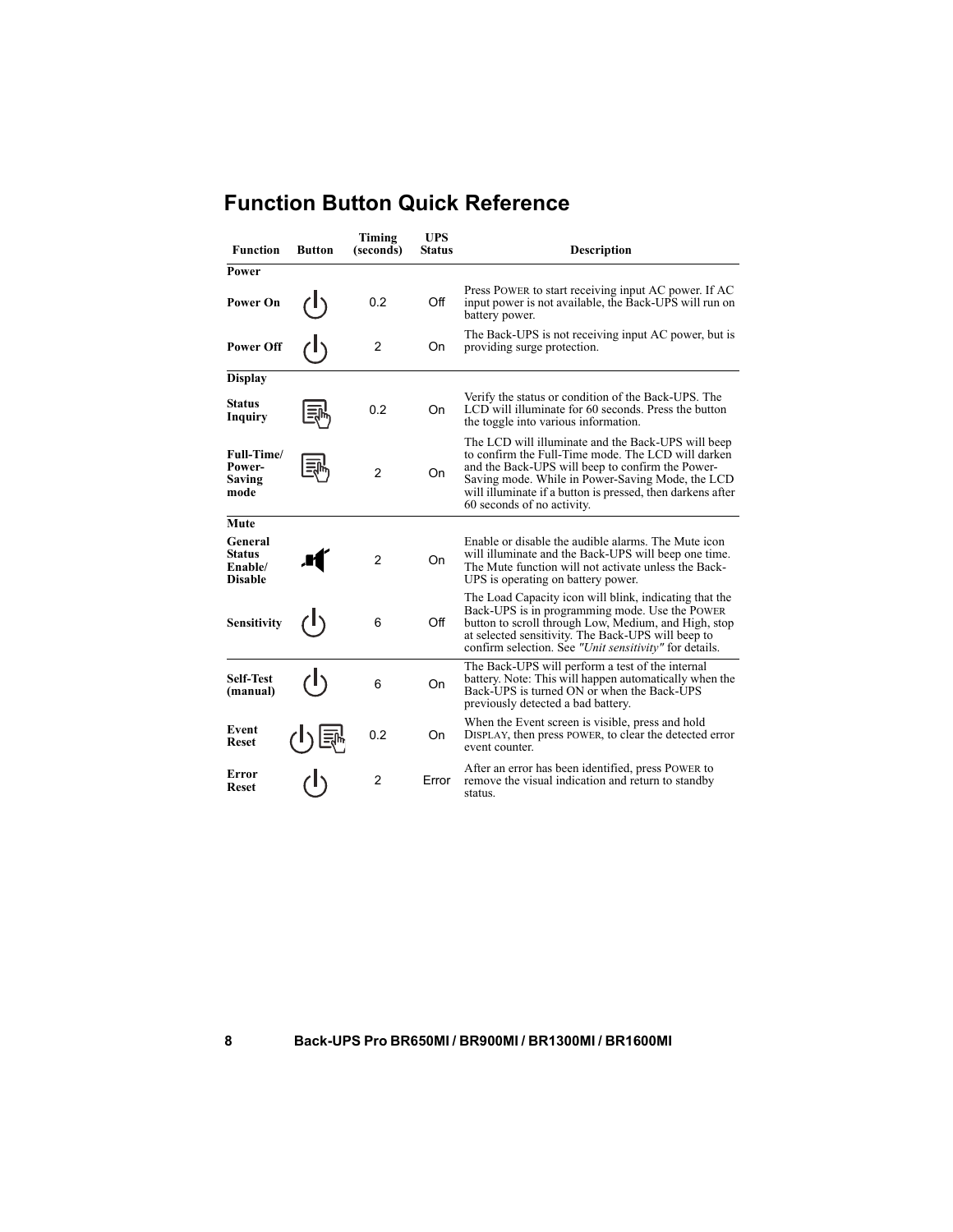# **Troubleshooting**

| Problem                                                                            | <b>Possible Cause</b>                                                                                                                                    | <b>Corrective Action</b>                                                                                                                                                                                                      |  |  |
|------------------------------------------------------------------------------------|----------------------------------------------------------------------------------------------------------------------------------------------------------|-------------------------------------------------------------------------------------------------------------------------------------------------------------------------------------------------------------------------------|--|--|
|                                                                                    | The Back-UPS is not connected to<br>AC power.                                                                                                            | Ensure that the Back-UPS is securely<br>connected to an AC outlet.                                                                                                                                                            |  |  |
| <b>Back-UPS will not</b><br>switch on.                                             | The circuit breaker has been<br>tripped.                                                                                                                 | Disconnect non-essential equipment<br>from the Back-UPS. Reset the circuit<br>breaker. Re-connect equipment one<br>item at a time. If the circuit breaker is<br>tripped again, disconnect the device<br>that caused the trip. |  |  |
|                                                                                    | The internal battery is not<br>connected.                                                                                                                | Connect the battery.                                                                                                                                                                                                          |  |  |
|                                                                                    | The AC input voltage is out of<br>range.                                                                                                                 | Adjust the transfer voltage and<br>sensitivity range.                                                                                                                                                                         |  |  |
| <b>The Back-UPS</b><br>does not provide<br>power during a AC<br>power outage.      | Ensure that essential equipment is<br>not plugged into a SURGE ONLY<br>outlet.                                                                           | Disconnect equipment from the<br>SURGE ONLY outlet and re-connect to<br>a Battery Backup outlet.                                                                                                                              |  |  |
| The Back-UPS is<br>operating on                                                    | The plug has partially pulled out of<br>the wall outlet, the wall outlet is no<br>longer receiving AC power, or the<br>circuit breaker has been tripped. | Ensure that the plug is fully inserted<br>into the wall outlet. Ensure that the<br>wall outlet is receiving AC power by<br>checking it with another device.                                                                   |  |  |
| battery power,<br>while connected to                                               | The Back-UPS is performing an<br>automatic self test.                                                                                                    | No action is necessary.                                                                                                                                                                                                       |  |  |
| AC power.                                                                          | The AC input voltage is out of<br>range, the frequency is out of<br>range, or the waveform is distorted.                                                 | Adjust the transfer voltage and<br>sensitivity range.                                                                                                                                                                         |  |  |
| <b>The Back-UPS</b><br>does not provide                                            | Battery Backup outlets may be<br>fully or improperly loaded.                                                                                             | Disconnect non-essential equipment<br>from the Battery Backup outlets and<br>connect the equipment to SURGE<br>outlets.                                                                                                       |  |  |
| the expected<br>amount of backup<br>time.                                          | The battery was recently<br>discharged due to a power outage<br>and has not fully recharged.                                                             | Charge the battery cartridge for 16<br>hours.                                                                                                                                                                                 |  |  |
|                                                                                    | The battery has reached the end of<br>its useful life.                                                                                                   | Replace the battery.                                                                                                                                                                                                          |  |  |
| <b>The REPLACE</b><br><b>BATTERY</b> indicator<br>is illuminated.                  | The battery has reached the end of<br>its useful life.                                                                                                   | Replace the battery as early as<br>possible.                                                                                                                                                                                  |  |  |
| <b>The OVERLOAD</b><br>indicator is<br>illuminated.                                | The equipment connected to the<br>Back-UPS is drawing more power<br>than the Back-UPS can provide.                                                       | Disconnect non-essential equipment<br>from the Battery Backup outlets and<br>connect the equipment to SURGE<br>outlets.                                                                                                       |  |  |
| indicator is<br>illuminated, all the<br>front panel<br>indicators are<br>flashing. | <b>The SYSTEM ERROR</b> There is an internal error.                                                                                                      | Determine which internal error<br>message is displayed by matching<br>the number displayed on the LCD<br>with the corresponding Error<br>Message (see "System errors") and<br>contact SEIT Technical Support.                 |  |  |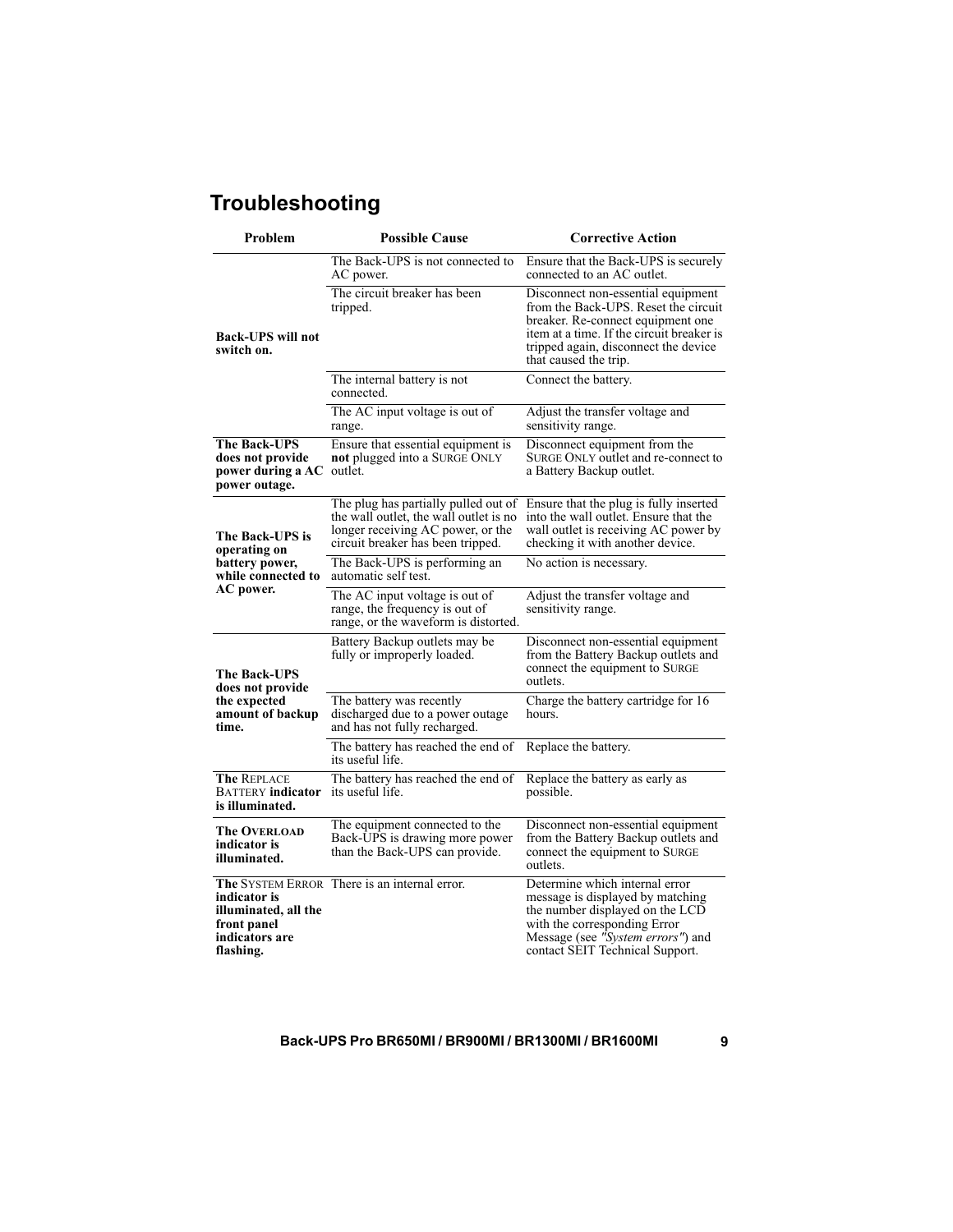# **Specifications**

| Model                                | <b>BR650MI</b>                                          | <b>BR900MI</b>                                                            | <b>BR1300MI</b>                                                          | <b>BR1600MI</b>           |  |  |
|--------------------------------------|---------------------------------------------------------|---------------------------------------------------------------------------|--------------------------------------------------------------------------|---------------------------|--|--|
| VA                                   | 650 VA                                                  | 900 VA                                                                    | 1300 VA                                                                  | 1600 VA                   |  |  |
| <b>Maximum Load</b>                  | 390 W                                                   | 540 W                                                                     | 780 W                                                                    | 960 W                     |  |  |
| <b>Nominal Input Voltage</b>         | 220 - 240 Vac                                           |                                                                           |                                                                          |                           |  |  |
| <b>Online Input Voltage</b><br>Range | 176 - 294 Vac                                           |                                                                           |                                                                          |                           |  |  |
| <b>Automatic Voltage</b>             | Boost by $+11.5\%$ when input voltage drops below limit |                                                                           |                                                                          |                           |  |  |
| Regulation                           | Trim by -11.5% when input voltage exceeds limit         |                                                                           |                                                                          |                           |  |  |
| <b>Frequency Range</b>               | $50/60$ Hz $\pm$ 3 Hz                                   |                                                                           |                                                                          |                           |  |  |
| <b>Battery Type</b>                  |                                                         | Lead acid, 12V with 1 battery                                             | Lead acid, 12V with 2 batteries                                          |                           |  |  |
| <b>On-battery Waveshape</b>          | Step-approximated sine-wave                             |                                                                           |                                                                          |                           |  |  |
| <b>Typical Recharge Time</b>         | 12 hours<br>16 hours                                    |                                                                           |                                                                          |                           |  |  |
| <b>Transfer Time</b>                 | 8 ms (typical), 10 ms (maximum)                         |                                                                           |                                                                          |                           |  |  |
| <b>On Battery Runtime</b>            | Go to: www.apc.com                                      |                                                                           |                                                                          |                           |  |  |
| <b>Interface</b>                     | <b>USB</b>                                              |                                                                           |                                                                          |                           |  |  |
| <b>Operating Temperature</b>         | 08 to 408 C (328 to 1048 F)                             |                                                                           |                                                                          |                           |  |  |
| <b>Storage Temperature</b>           | $-58$ to 458 C (238 to 1138 F)                          |                                                                           |                                                                          |                           |  |  |
| <b>IP</b> Rating                     | IP20                                                    |                                                                           |                                                                          |                           |  |  |
| <b>Unit Dimensions</b>               |                                                         | $19 \times 9.1 \times 31$ cm<br>$(7.5 \times 3.6 \times 12.2 \text{ in})$ | $25 \times 10 \times 38.2$ cm<br>$(9.8 \times 3.9 \times 15 \text{ in})$ |                           |  |  |
| <b>Unit Weight</b>                   | $6.8 \text{ kg}$<br>$(15$ lbs)                          | $7.2 \text{ kg}$<br>$(15.9$ lbs)                                          | $10.2$ kg<br>$(22.5$ lbs)                                                | $11.0$ kg<br>$(24.3$ lbs) |  |  |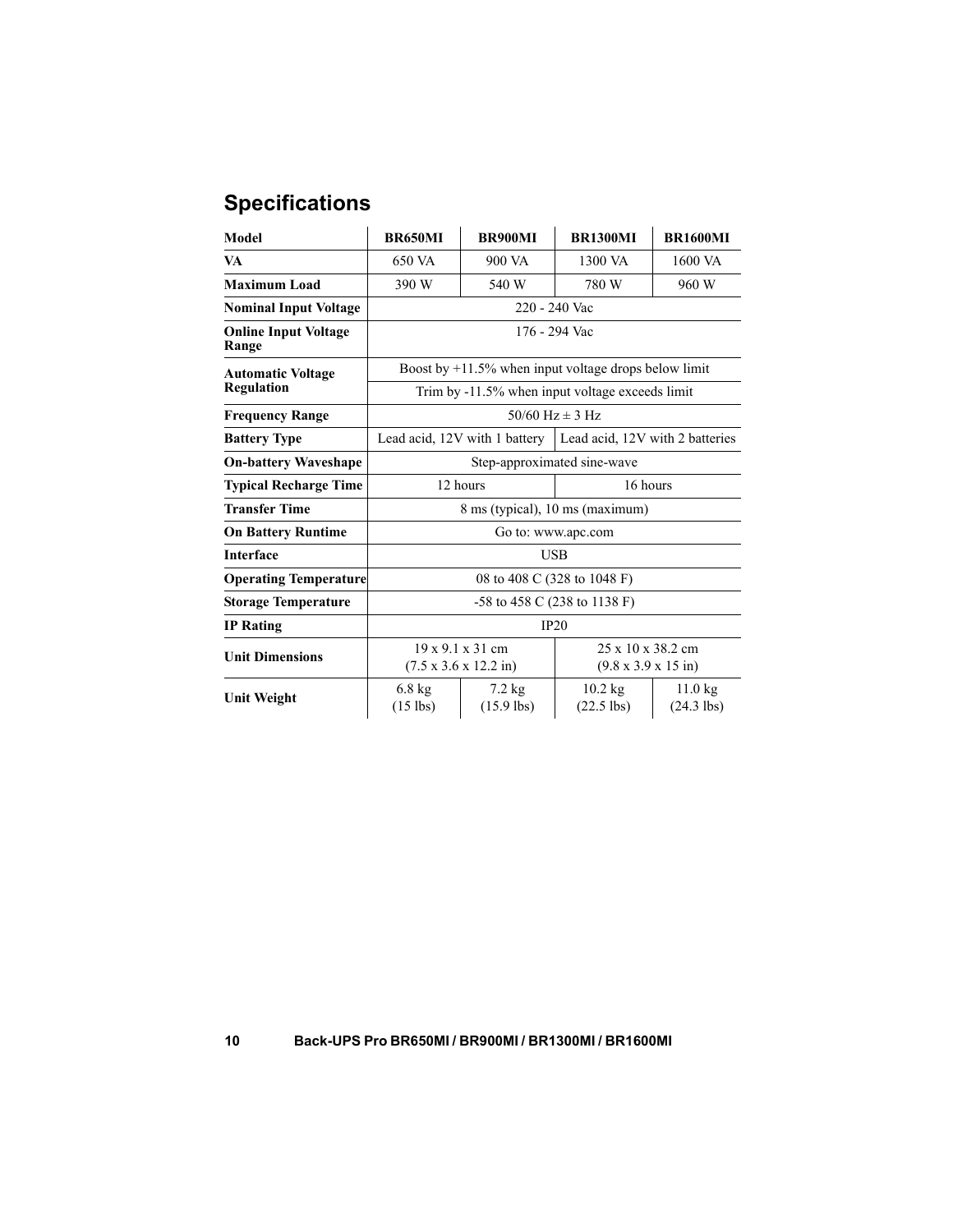# <span id="page-10-0"></span>**Battery Replacement**

### **A CAUTION**

#### **RISK OF HYDROGEN SULPHIDE GAS AND EXCESSIVE SMOKE**

- Replace the battery at least every 5 years.
- Replace the battery immediately when the UPS indicates battery replacement is necessary.
- Replace battery at the end of its service life.
- Replace batteries with the same number and type of batteries as originally installed in the equipment.
- Replace the battery immediately when the UPS indicates a battery over-temperature condition, or UPS internal over-temperature, or when there is evidence of electrolyte leakage. Power off the UPS, unplug it from the AC input, and disconnect the batteries. Do not operate the UPS until the batteries have been replaced.

**Failure to follow these instructions can result in minor or moderate injury and equipment damage.**

The battery typically lasts for 3 to 5 years, a shorter period if subjected to frequent outages or elevated temperatures. Battery replacement parts for Back-UPS BR650MI is **APCRBC110**, for BR900MI is **APCRBC164**, for BR1300MI is **APCRBC165**, and for BR1600MI is **APCRBC166**. Delaying the replacement of parts may corrode the batteries in the cartridge. Recycle spent battery cartridges.

### **Warranty**

The standard warranty is three (3) years from the date of purchase, valid in European Community. For all other regions, the standard warranty is two (2) years from the date of purchase. Schneider Electric IT (SEIT) standard procedure is to replace the original unit with a factory reconditioned unit. Customers who must have the original unit back due to the assignment of asset tags and set depreciation schedules must declare such a need at first contact with an SEIT Technical Support representative. SEIT will ship the replacement unit once the defective unit has been received by the repair department, or cross-ship upon the receipt of a valid credit card number. The customer pays for shipping the unit to SEIT. SEIT pays ground freight transportation costs to ship the replacement unit to the customer.